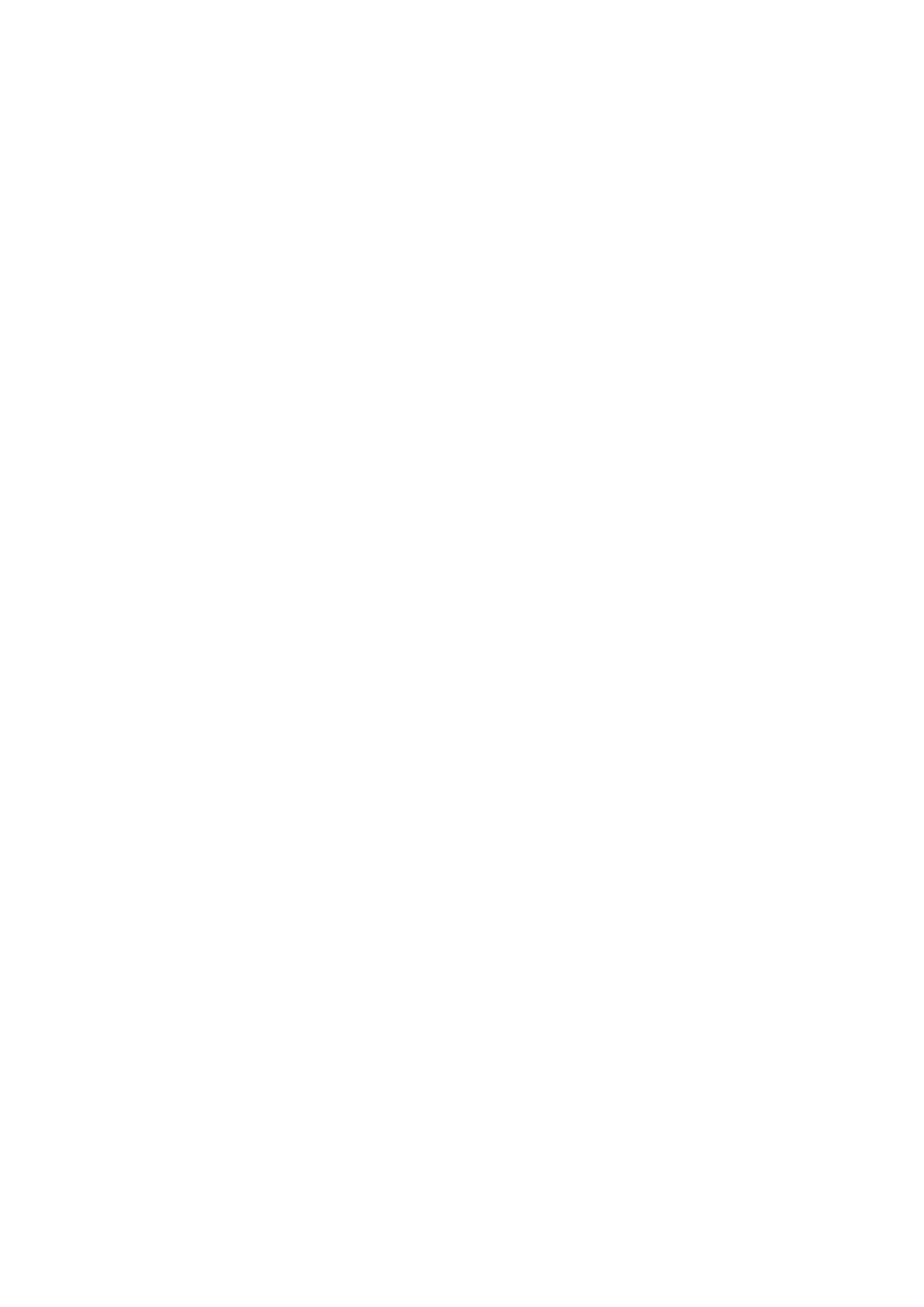为了尽可能的保证数据的安全性, 将后台管理与 前台交易分别部署在内网区 (SA) 和互联网区 (IA). 互 联网区域主要提供交易服务, 交易实时数据存放在互 联网区的交易数据库; 内网区主要提供后台管理及控 制服务, 管理数据存放到后台管理数据库.

在向云平台迁移之前, SA 和 IA 区是通过防火墙 实现逻辑隔离, 前后台可以通过映射方式访问. 云平台 使用"安全隔离网闸"进行隔离, 前后台区域的数据链 路不是实时连通的, SA-IA 数据交换模式上采用半连 接式的文件交换形式, 这种方式同一时刻只允许一个 方向的访问. 这种数据交换方式, 在性能方面显然是存 在短板的, 因为需要牺牲实时性, 而交易过程中的一些 管理控制信息, 是需要实时传送到交易服务器上的.

为在保证安全的前提下实现数据的高速交换, 本 文把交易系统的数据流进行了进一步的拆分, 划分交 易数据、控制数据、管理数据 3 部分. 交易数据的内 容和迁移前相似; 而迁移前的后台管理数据拆分为控 制数据和管理数据. 管理数据直接进入管理后台, 而控 制数据通过开发新的控制程序直接进入到交易前端. SA-IA 的数据交换依托于文件交换结合 SA-IA 数据交 换模块进行, 云平台环境下本系统结构[见图](#page-2-0) [3.](#page-2-0)

云服务器依托云平台的虚拟化技术, 对外表现出 很高的稳定性, 其通过虚拟化管理策略能轻松的实现 故障转移, 然而正式这种自动化的故障转移机制, 让交 易系统显得有些水土不服. 主要是因为交易系统有自 身的交易引擎, 这个交易引擎是基于数据的池化技术 实现的. 云服务器自动故障转移后, 交易系统引擎中的 实时数据并不能实时转移到新的云服务器中. 因此在 交易系统中增加交易接管机制来适应云平台的这种故 障转移, 一方面当云服务器进行自动故障转移时, 将交 易引擎的数据进行同步转移, 另一方面在引擎运行期 间对交易系统中的状态进行监控, 对各资源池、消息 池、线程池等进行清理净化, 见[图](#page-2-2) [5](#page-2-2).



图 5 云平台下的交易系统内核引擎结构

<span id="page-2-2"></span>同时为提高系统性能和稳定性, 引入资源归档程 序、同步控制等模块, 这些模块设计和算法相对简单, 文中就不在赘述.

## 3 主要算法

本节分别介绍处理流程中一些重要过程的主要内 容 并给出具体算法的主要步骤.

## **3.1 SA-IA** 数据交换算法

SA-IA 数据交换采用数据"不落地"方式进行, 即将 需要交换的数据以哈希表的方式放入交换子系统缓存, 需要交换时直接从缓存读取并进行交换, 交换模块简 称 DESS.

DESS 模块分为: 前台交换接口 DE\_SI、 前台交 换模块 DE\_SM、 内网交换接口 DE\_II、内网交换模 块 DE\_IM 四部分.

DE\_SM 模块主要功能包括: 1) 接收前台交易系统

System Construction 系统建设 51

### 图 3 数据分流设计

<span id="page-2-0"></span>传统交易系统由资源监控程序、资源池、线程监 控程序、线程池、同步监控程序、同步程序、消息池 等 7 部分组成[\[11](#page-6-0)], 见[图](#page-2-1) [4](#page-2-1).



<span id="page-2-1"></span>图 4 传统交易系统内核结构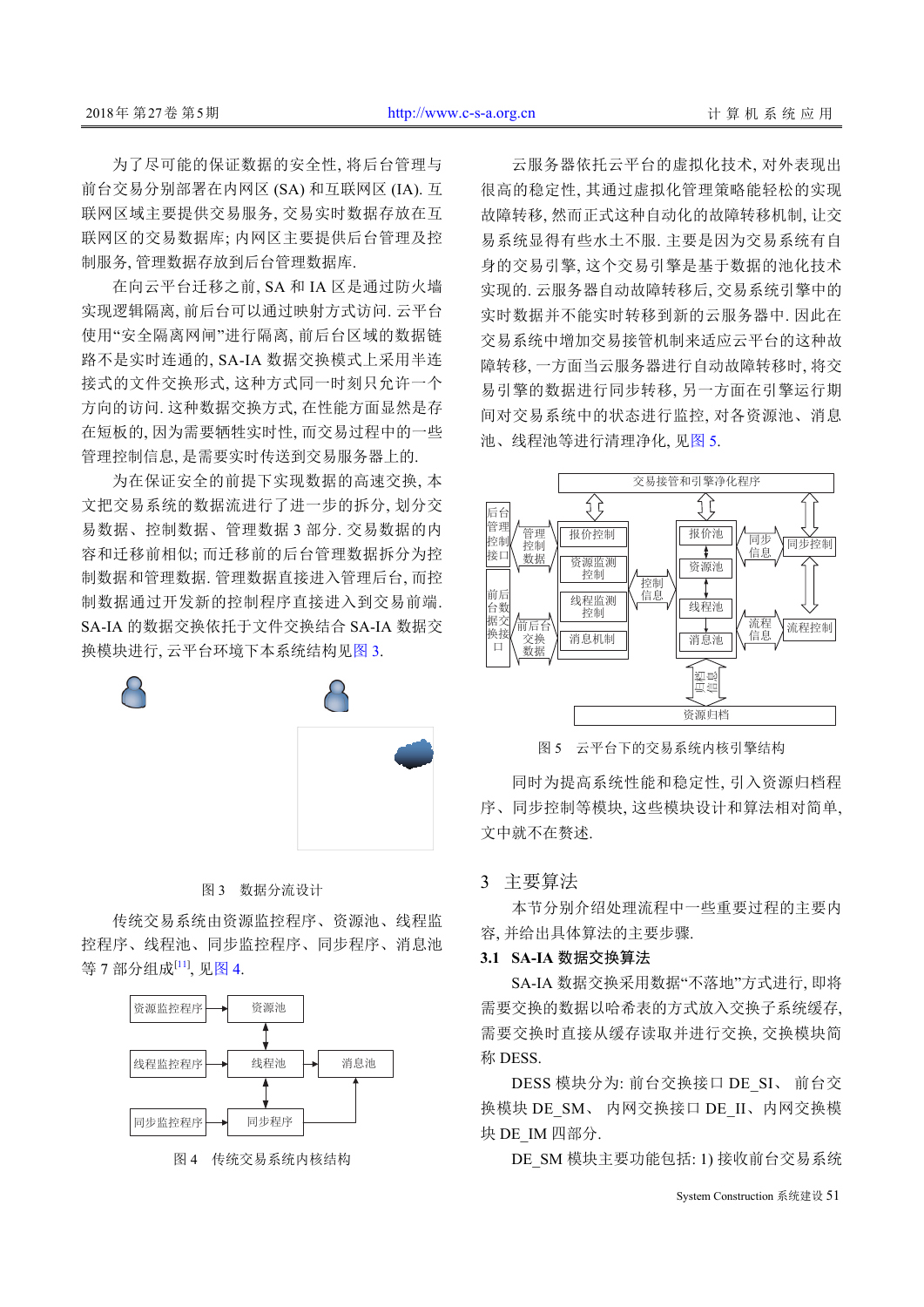发来需要交换的数据 DE, 并放入哈希表 HT\_0101, 供 DE\_IM 读取; 2) 将内网区发来的需要交换的数据接收 到 HT0102, 并进行业务加工处理. 过程见算法 1.

DE IM 模块主要功能: 一是接收后台管理系统发 来的数据并放入哈希表 HT\_0201, 供 DE\_SM 读取; 将 后台发来的需要交换的数据接收到 HT0202 并进行业 务加工处理.

为保证数据交换的同步性和性能, 每条交换数据 DE 设置一个状态字 S 和一个唯一值 K, DE={K, S, D}, 状态 S 记录数据交换结果, D 是需要交换的数据.

DE\_IM 模块的过程同 DE\_SM 类似, 文中就不再 赘述.

| 算法 1. DE SM 数据交换算法                                                              |
|---------------------------------------------------------------------------------|
| Input: DE                                                                       |
| Output: HT0101, HT0102                                                          |
| While DE in SA BUFFER<br>add DE to HT0101                                       |
| End while<br>$HT0102 \leftarrow HT0201//$ accept HT0201 from Intranet to HT0102 |
| Foreach DE in HT0102<br>Dealing DE<br>End foreach                               |
| Return TH 0101 HT 0102                                                          |

### **3.2** 交易接管和引擎净化

云平台的故障转移、接管, 为系统提供了更高的 可用性. 交易系统采用负载均衡集群模式部署, 交易业 务被按一定算法部署在不同的服务器上, 而相同业务 的交易由至少 2 台服务器以互为负载均衡的方式承担, [如图](#page-3-0) [6](#page-3-0) 所示. 在图中, A 为 B 的负载服务器, B 为 A 的 负载服务器, 并提供一定数量的备用机. 以两台服务器 为例, 两台服务器的 HTTP 请求的会话, 交易内核数据 是实时同步的, 只要有其中一台正常运行, 系统就能正 常使用. 但是, 当负载中的一台服务器出现故障后, 采 用一台服务器提供交易只能作为过渡策略, 必须研究 可行的交易接管方法, 保证系统的稳定性和及时响应. 主要过程包括: 实时负载检测、交易同步、自动交易 接管、交易引擎自动净化等. 通过增加这些处理过程, 实现故障交易主机自动接管, 并提高了交易引擎的性 能和稳定性.

负载检测模块: 查询交易主机配置信息表 BASIT, 获取与之对应的负载主机信息. 主服务器发送同步检 查消息, 查看负载主机是否正常运行, 如果正常运行, 标记为可用状态, 如果未正常运行, 标记为不可用状态.



图 6 负载交易模式

<span id="page-3-0"></span>优化后的同步模块: 进行同步时, 先检测负载主机 状态, 如果可用, 则进行信息同步, 否则终止同步, 并监 听负载主机可用状态, 如果连续多次检测负载机不可 用的, 向备用机发起接管指令. 当新的负载主机被启用 或原负载主机恢复正常, 则重新发起同步, 见算法 2.

#### 算法 2. 交易同步算法

| While (true)                            |
|-----------------------------------------|
| Foreach res in synQueue                 |
| Foreach server in servers               |
| Send res to server and return synresult |
| If(!synresult)                          |
| Add res to synQueue                     |
| End If                                  |
| End Foreach                             |
| End foreach                             |
| End while                               |
| Returns                                 |

交易接管模块: 当负载主机发生异常且在设定的 时间内没有正常恢复时, 新的主机被启用并接管故障 主机的交易. 当主机向负载机同步失败后, 向负载机发 起检测信息, 如果收到的信息异常, 重复发生检测信息, 当进行过 *N* 次检测后异常的, 由负载主机向备用机发 起交易接管指令. 备用机接受到接管指令后, 进行交易 引擎初始化, 并向当前的交易主机发起会话同步, 内核 同步请求, 最后对请求结果进行校验和处理, 同步成功 后, 将接管结果信息通知交易主机, 双方确认后, 新的 [负载](#page-4-0)机和交易主机又互为负载交易主机, 接管示意见 [图](#page-4-0) [7](#page-4-0). 图中发生故障的交易服务器是 B 服务器, 为方便 描述, 将 A 服务器称为交易主机, 简称 MS, B 服务器 成为负载机, 简称 BS, C 备用机称为接管服务器, 简称 SPS. 接管过程主要包括两部分: 1) 算法 3 所示的异常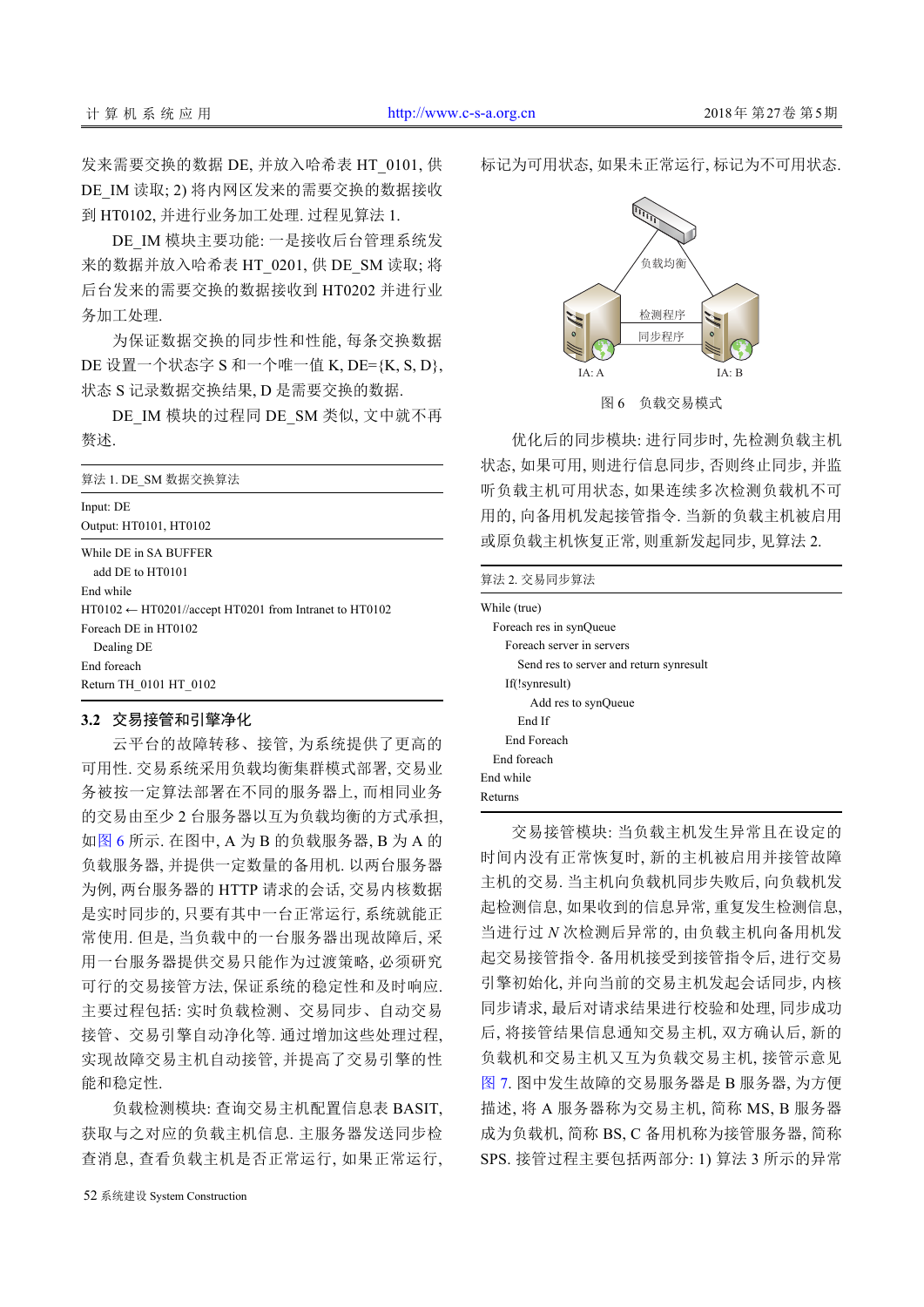检测及备用机启动; 2) 算法 4 所示的备用机进行交易 接管.



图 7 交易接管示意

<span id="page-4-0"></span>交易引擎自动净化模块: 该模块的功能是检测交 易系统内核状态, 释放交易资源, 重置异常线程. 设计 目的是为交易系统提供一种自动净化机制, 保证交易 系统资源的高可用性, 部分过程见算法 5.

| 算法 3. 交易接管算法-异常检测及备用机启动           |
|-----------------------------------|
| Input: Syn Result, $N$            |
| If Syn Result $==$ false          |
| $LN \leftarrow 1$                 |
| While $(N \geq L N^{++})$         |
| $BSMS \leftarrow GetSign$ From BS |
| If(BSSMS)                         |
| Return                            |
| End If                            |
| End While                         |
| Update BASIT                      |
| Send BS take over message to SPS  |
| End If                            |
| Returns                           |
|                                   |

# 算法 4. 交易接管算法-备用机进行交易接管

Input: BS take over message

If (BS take over) Init trans engine Syn session with MS Syn res with MS Syn check Update BASIT End If Returns

### 算法 5. 交易引擎自动净化算法

| While (true)                      |  |
|-----------------------------------|--|
| Foreach thread in thread pool     |  |
| If(thread status is exception)    |  |
| add new thread to pool            |  |
| add task to new thread            |  |
| release thread                    |  |
| End if                            |  |
| <b>End Foreach</b>                |  |
| Foreach resource pool             |  |
| If resource has terminate         |  |
| Remove resource from pool         |  |
| Else if resource status exception |  |
| Get new resource from database    |  |
| Add new resource to pool          |  |
| <b>End Foreach</b>                |  |
| End While                         |  |
|                                   |  |
| Returns                           |  |

#### **3.3 B/S** 数据交互优化

B/S 数据交互采用成熟的 AJAX 请求方式, 以降低 每次请求及应答的数据量, 并根据具体的业务特点进 行了进一步的优化. 以交易时间为例, 在交易过程中, 为了保证竞买人实时看到服务器时间且竞买人看到的 服务器时间不至于"跳秒", 客户端一般会在每隔不到 1 s (本例 500 ms) 的时间就向服务器端发送 1 次获取服务 器时间的请求. 当参与的竞买人较多时, 系统需要接收 大量的类似请求并做出应答, 给服务器带来很大的负 载压力. 为解决这一问题, 本文提出"一次获取, 多次使 用"的方式进行优化.

具体操作是, 以向服务器请求获取时间结合浏览 器计算的方法, 来降低向服务器请求时间的频次, 例如 每隔 5 分钟向服务器请求一次时间服务, 请求成功后 5 分钟内便不再向服务器发起服务器时间获取请求, 而 是在浏览器端用计时器替代. 5 分钟后再次向服务器端 获取服务器时间, 如此反复进行, 见算法 6.

| 算法 6. 服务器时间算法                         |  |
|---------------------------------------|--|
| Input: LMT<br>Output: New Time        |  |
| $LTI \leftarrow LMT$                  |  |
| While(true)                           |  |
| $If ++LTI \geq LMT$                   |  |
| $0 \rightarrow \text{IT}$             |  |
| New Time $\leftarrow$ Get Server Time |  |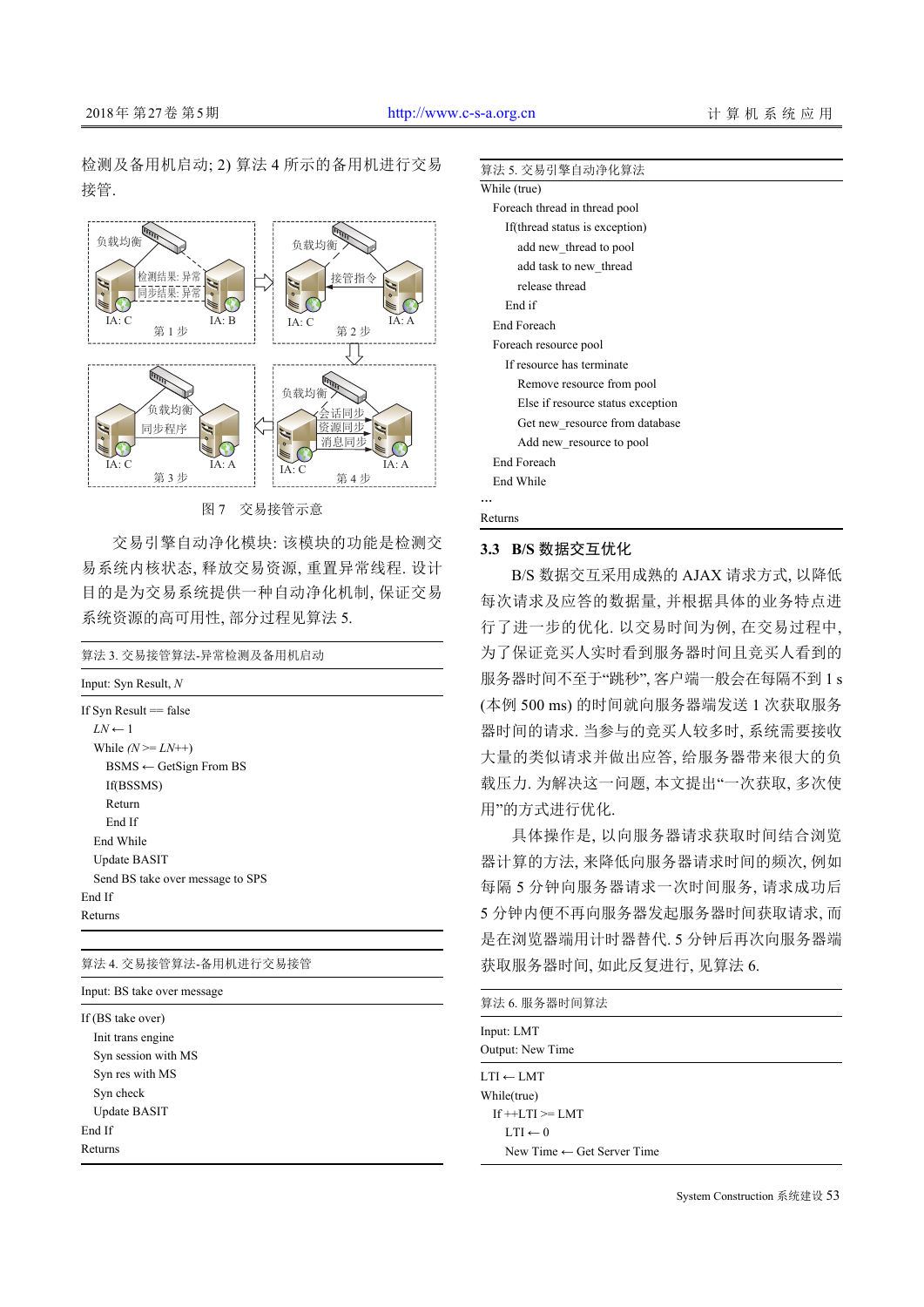| Else             |  |
|------------------|--|
| New Time $+= 1$  |  |
| End If           |  |
| End While        |  |
| returns New Time |  |
|                  |  |

# 4 实验及效果

按照本文的设计方法对系统进行优化后分别在江 西、重庆等地将系统迁移至云平台, 并进行了测试和 生产运行. 测试及运行过程中重点对 SA-IA 数据交换 可靠性, 交易接管, 交易引擎自动净化, B/S 数据交换优 化等几个方面进行了测试和对比统计分析. 实验数据 和实际运行效果表明, 优化的系统在性能, 安全性等方 面都有不同程度的提高, 采用新架构的系统能够方便 的向云平台进行移植.

### **4.1** 实验设计

系统采用 Java 语言开发, 中间件采用 Weblogic, 数据库采用 Oracle. 单元测试工具为 JUnit, 压力测试 工具使用 Load Runner, [见表](#page-5-0) [1](#page-5-0).

### **4.2** 结果分析

交易接管方面: 对交易自动接管进行 5 个批次, 每个批次共进行 1 00 次接管实验的测试, 测试的 主要指标是接管的成功率, 接管耗时. 通过测试, 系统 的自动接管成功率是 100%, 接管耗时平均约为 22 s, [见表](#page-5-1) [2](#page-5-1).

<span id="page-5-0"></span>表 1 系统测试及运行工具

工具名 简介 Java Java编程语言是一种通用、并行, 基于类, 面向对象的 语言. Java应用程序可运行在任何运行Java虚拟机的机 器上, 和具体的操作系统平台无关. Weblogic 是用于开发、集成、部署和管理大型分布式Web应 WebLogic是Oracle公司推出的一款应用服务中间件, 用、网络应用和数据库应用的Java应用服务器. Oracle Database Oracle Database, 是Oracle公司的一款关系数据库管理 系统. 其可移植性好、功能强大, 是一种高效率、可靠 性好的、适应高吞吐量的数据库解决方案. Load Runner Load Runner可适用于各种体系架构的自动负载测试, 能预测系统行为并评估系统性能. Junit JUnit是由Erich Gamma和Kent Beck编写的一个回归测 试框架. Junit测试是程序员测试, 即所谓白盒测试.

<span id="page-5-1"></span>

| 表 2      | 自动接管测试情况统计表 |     |     |     |     |
|----------|-------------|-----|-----|-----|-----|
|          | P1          | P?  | P3. | P4  | P5  |
| 接管成功率(%) | 100         | 100 | 100 | 100 | 100 |
| 接管耗时(s)  | 25          | 23  | 19  | 21  | フフ  |

54 系统建设 System Construction

交易引擎自动净化机制方面: 随着交易时间的推 移, 引入交易引擎自动净化机制前的交易系统的连接 数、JVM 内存、线程等资源的可用情况会出现连续下 降. 引入后系统把即将进行的交易资源预装入至交易 引擎, 交易结束后将其移除, 并实时对交易引擎进行监 控, 自动重置出现异常的线程、交易资源等. 引入交易 自动净化机制后, 交易系统变得更加的稳定了, 也能获 得更高的性能. 采用自动净化之前和之后生产环境各 半年的随机采样数据进行对比分析, 见[图](#page-5-2) [8](#page-5-2) [和图](#page-5-3) [9](#page-5-3). 可 以看出, 引入自动净化机制后, 系统可用资源并不会随 着交易的日积月累发生大幅减少.

<span id="page-5-2"></span>

<span id="page-5-3"></span>图 9 自动净化后系统的资源可用比变化情况

B/S 数据交互优化方面: 通过对服务器时间获取、 资源信息获取等 B/S 数据交互优化后, 相同交易情况 下, 单台服务器负载压力有了明显减轻. 为验证优化结 果, 采用 HP load runner 对优化前后的访问情况进行 4 个批次的对比测试分析, V-User 数量分别为 50、 500、1000、2000, 思考时间为 30 s, 每个 V-User 报价 总数为 100 人次.

通过对服务器访问量进行统计, 见[表](#page-6-1) [3](#page-6-1). 可以看出, 在相同交易量情况下, 优化后服务的访问量较优化前 下降了约 67.5%, 主要是因为访问方式优化后, 降低了 向服务器的请求频次, 使得在服务器性能相当的情况 下, 单台服务器能承担更多的交易任务.